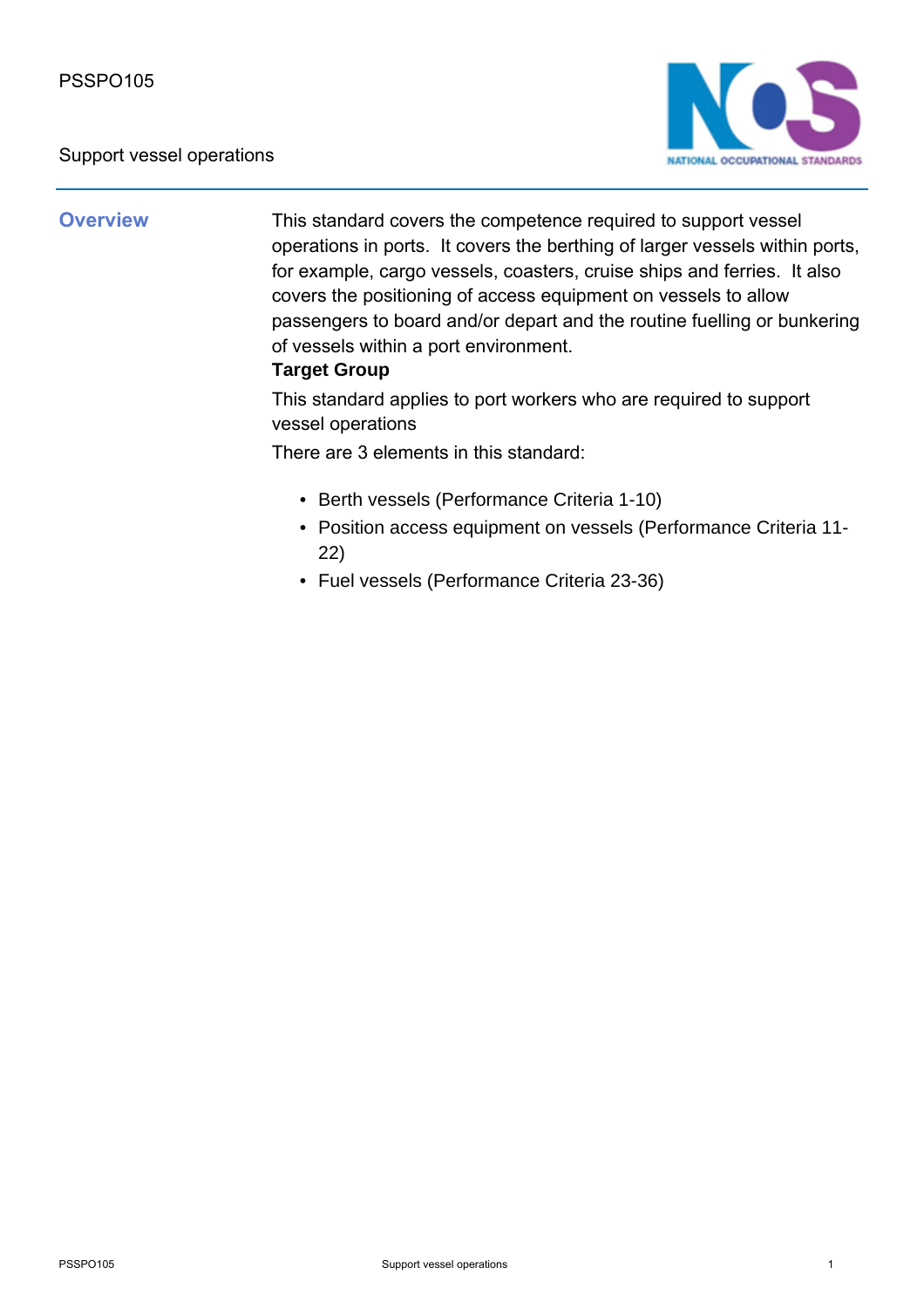

## **Performance criteria**

*You must be able to:*

- 1. clear all moveable obstructions and potential hazards from the relevant area of the quay ahead of the vessel's arrival or departure
- 2. inform the relevant person of any obstructions or hazards that cannot be moved readily
- 3. identify and obtain the equipment required for berthing, including PPE, and confirm that it is in good working order before commencing operations
- 4. identify where ancillary lighting is required and obtain this when lighting levels are below minimum operational light levels
- 5. establish contact and agree berthing arrangements with all of those involved ahead of the operations
- 6. identify berthing procedures, materials and equipment and use them to berth vessels
- 7. take proper consideration of the prevailing weather and tidal conditions when berthing vessels
- monitor all activities and the whereabouts of individuals within the 8. vicinity of the berthing operations, and take immediate and appropriate actions to address dangerous situations
- 9. address any difficulties or incidents, reporting these in line with organisation procedures
- 10. leave the quayside clean, tidy and free of obstructions upon completion of the berthing
- 11. prevent pedestrian or vehicular access until the vessel access equipment has been positioned
- 12. identify and obtain access equipment that is compatible with the vessel and associated surfaces used for walking/driving on to and off the vessel
- 13. conduct pre-use checks of equipment to be used, ensuring that it is safe and suitable for the task, and is clear of any hazards, ahead of the vessel's arrival or departure
- 14. agree the procedure for positioning equipment, and maintain clear communications, with relevant personnel during berthing operations
- 15. position access equipment only when the vessel has completed berthing and when authority from relevant personnel has been given
- 16. position access equipment ensuring that it is above the tidal range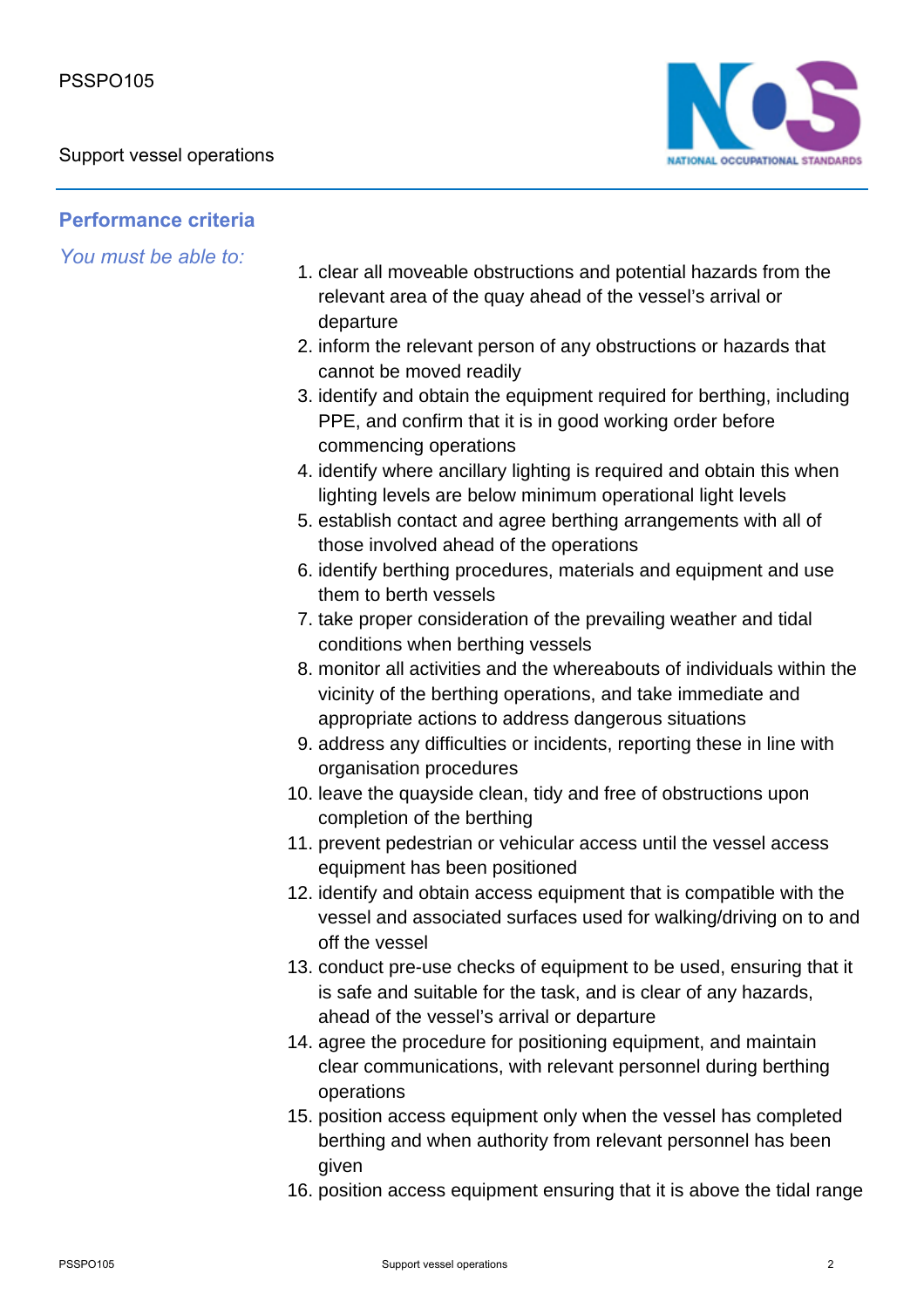

and that all safety devices are positioned according to manufacturer's specification and organisation procedure,

- 17. cordon off any gaps between the equipment and the vessel to prevent access
- 18. reposition access equipment to account for operational factors including changes in tide
- 19. liaise with the ship and other relevant personnel to agree the reposition arrangements
- 20. prevent pedestrian or vehicle access during repositioning, lifting or lowering of access equipment
- 21. obtain authority to remove access equipment from relevant personnel, and remove the equipment, ensuring that pedestrian or vehicle access is prevented during the operation
- 22. take consideration of the prevailing weather and tidal conditions at all times
- 23. prepare the quay area ensuring that all obstructions and hazards are removed, and that relevant safety systems are available and operating according to standard procedure
- 24. cordon off the area and place warning signs, establishing and maintaining a safety boundary in line with best practice and regulatory requirements
- 25. deploy spill prevention systems
- 26. confirm that all equipment required for an emergency response is immediately available
- 27. establish and maintain clear contact with all others involved in the operation, agreeing the protocol for fuelling the vessel prior to beginning operations
- 28. calculate the amount and positioning of the fuel to be transferred to the vessel
- 29. conduct a pre-use check to establish that all equipment functions are working within approved operating parameters before beginning operations, addressing any queries or faults according to organisation procedure
- 30. connect pipelines in line with procedure, assembling flanges and gaskets, and lining up valves, positioning spill management equipment (which might include drip trays and bung scuppers) consistent with the type of operation
- 31. confirm that all connections are leak free before fuelling commences, and monitor the pipelines for leaks at all times
- 32. fuel vessels following organisation fuelling procedures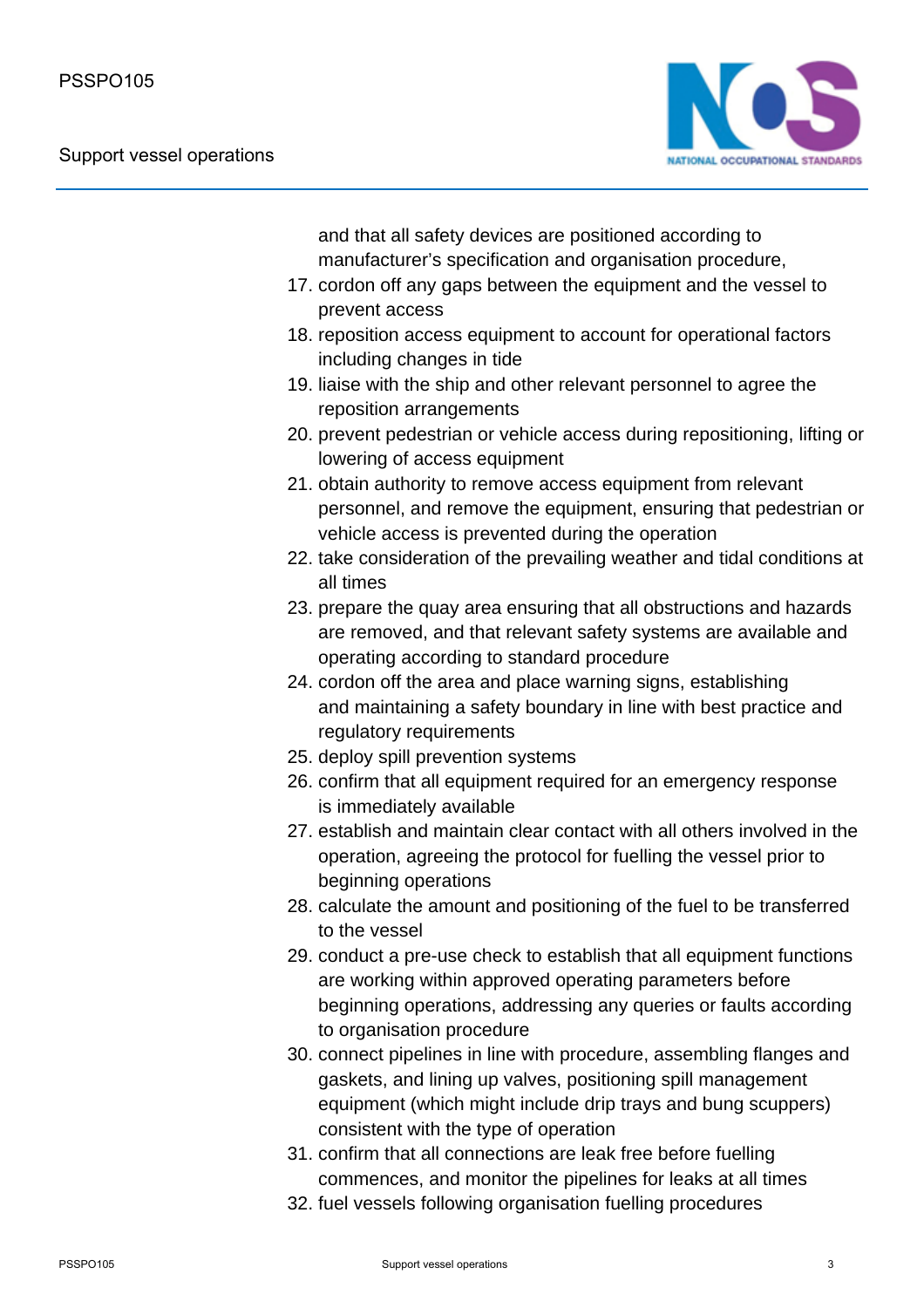

- 33. upon completion of fuelling, confirm that it is safe to disconnect pipelines
- 34. disconnect and clean pipelines only when it is safe to do so
- 35. deal with any residues and spillages maintain quay sides clean, tidy and free of obstructions
- 36. maintain accurate and up to date records of fuel transferred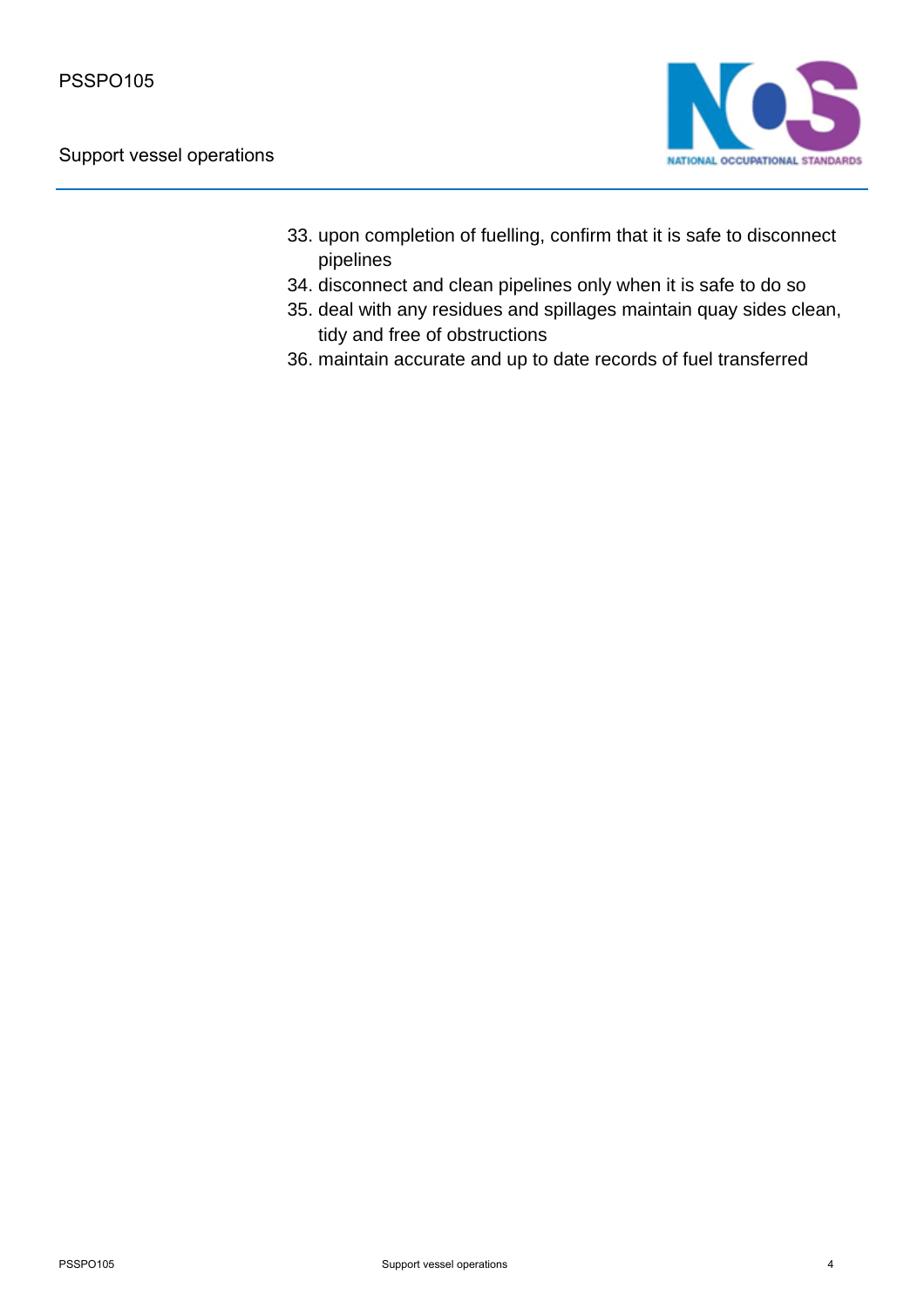Support vessel operations



## **Knowledge and understanding**

*You need to know and understand:*

- 1. the legal responsibilities for maintaining own and others' health and safety in the workplace
- 2. the requirements placed upon the individual and the organisation by current legislation relevant to supporting vessel operations
- 3. current industry guidance relevant to supporting vessel operations
- 4. own organisation's policies, procedures and working practices relevant to supporting vessel operations
- 5. how tides and different types of adverse weather conditions can impact upon vessel movements within a port area
- 6. the importance of applying speed limits relating to berthing operations of larger vessels
- 7. the words and phrases used in describing vessels and their movements within a port area according to organisation procedures
- 8. the use of hand signals for heave, slack, stop and secure
- 9. how to dip ropes
- 10. the impact of motion and tidal range upon berthing larger vessels, where these apply within the port environment
- 11. workplace procedures for dealing with incidents and emergency situations
- 12. the hazards associated with using access equipment on vessels and the importance of taking the necessary precautions to address these
- 13. the arrangements for safe access to and egress from the vessel, along with those for moving around the vessel itself
- 14. the purpose and limitations of personal protective equipment (PPE) and life-saving gear for use on or near the water
- 15. how to apply the principal methods of communicating with vessels
- 16. the uses and limitations of access equipment used by own organisation
- 17. the principal types of fuel handling equipment, including pipelines and valves, their operating capabilities and specific characteristics
- 18. the implications of back pressure and its significance in relation to pipeline systems
- 19. the potential hazards and related safety precautions applicable during fuelling, including those relating to tank layouts, valve and pipeline systems, the physical properties of fuels and the principal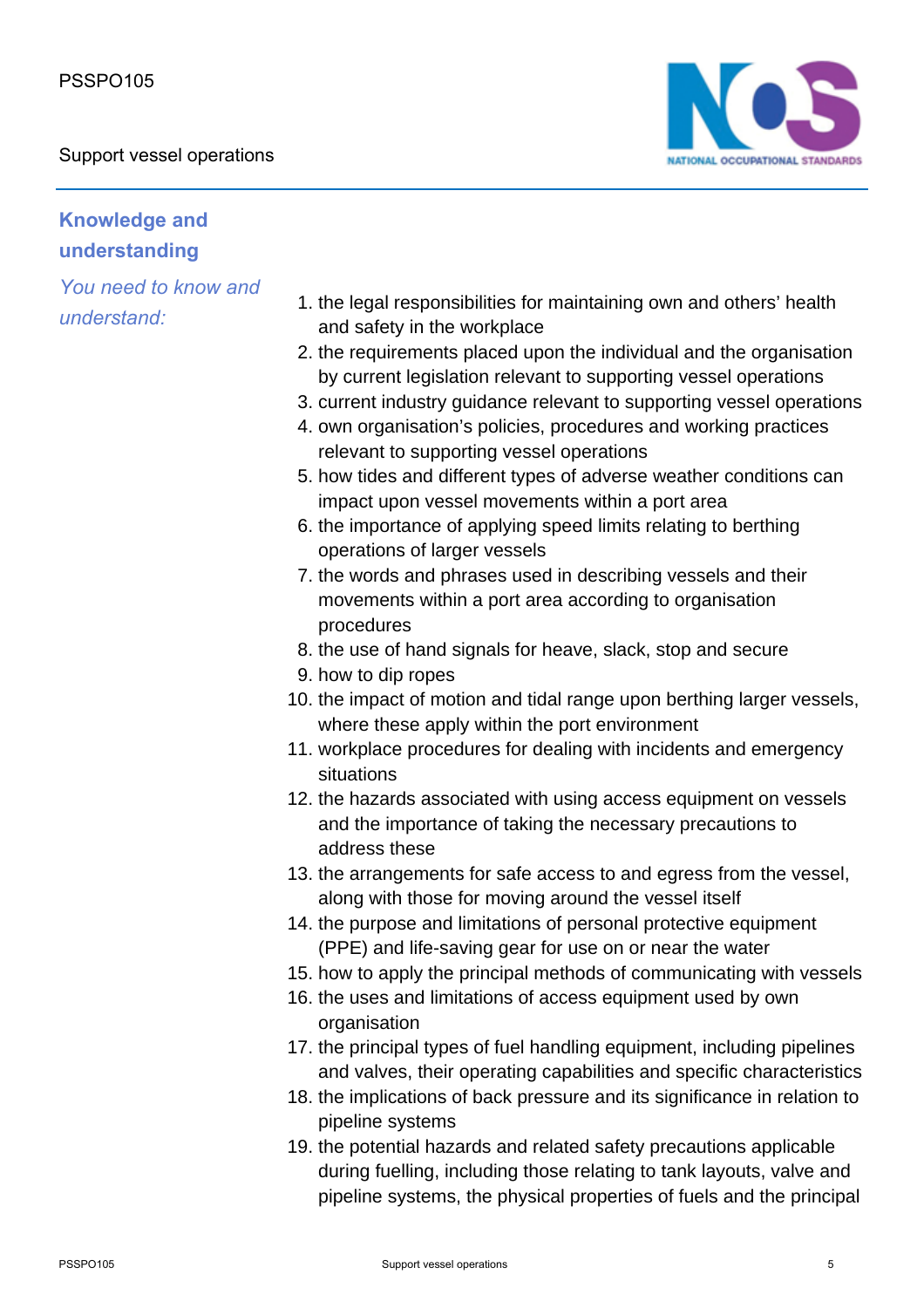

causes of explosions when dealing with fuels

- 20. the basic environmental protection measures to be applied during fuelling operations
- 21. the location of, and how to use, emergency and safety equipment relevant to fuelling vessels, including procedures for addressing oil-based fires
- 22. the physical layout of your port area, relevant to own area of operations